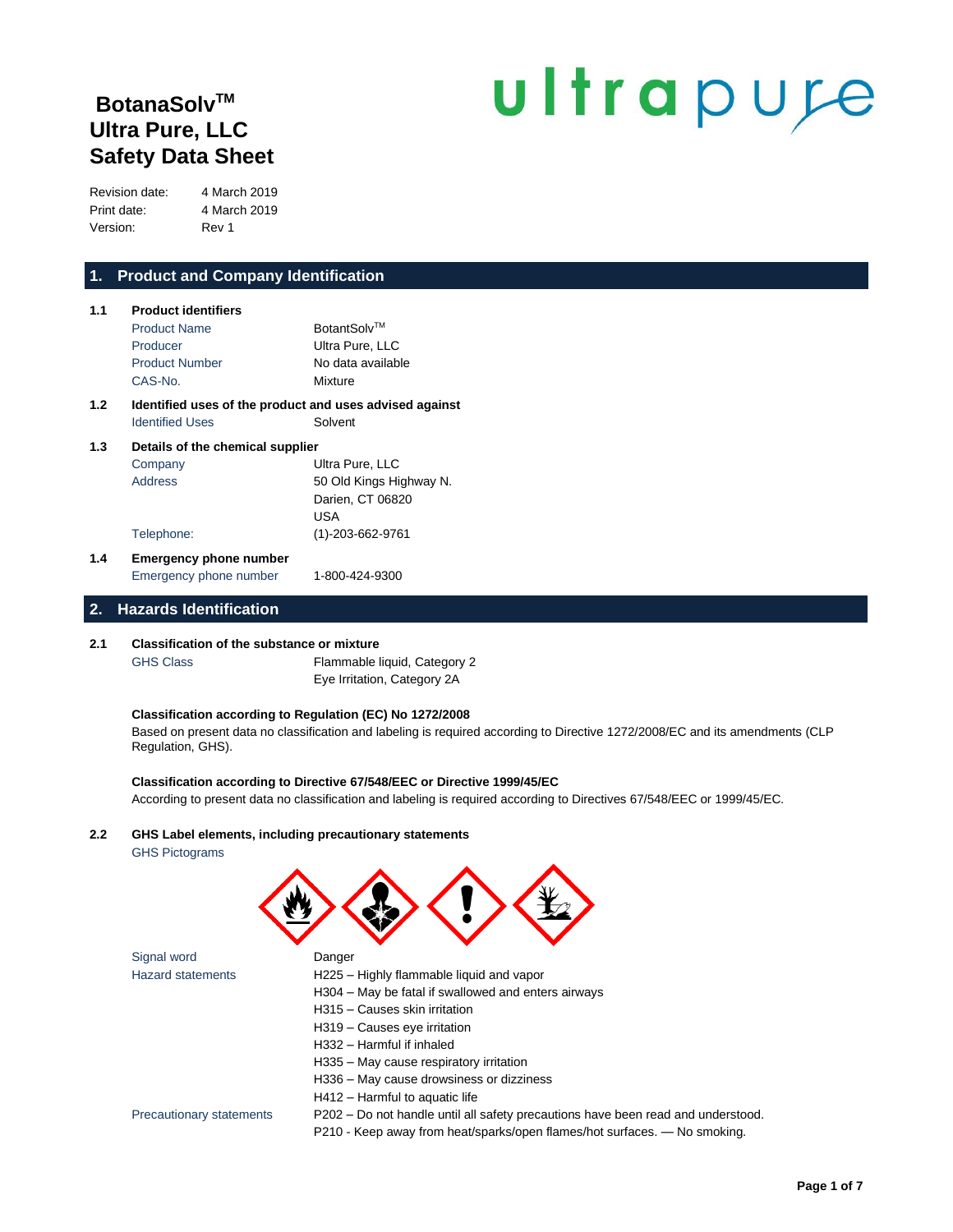| P240 - Ground/bond container and receiving equipment |  |  |
|------------------------------------------------------|--|--|
|------------------------------------------------------|--|--|

- P241 Use explosion-proof electrical/ventilating/light equipment.
- P242 Use only non-sparking tools
- P243 Take precautionary measures against static discharge
- P261 Avoid breathing dust/fume/gas/mist/vapors/spray
- P264 Wash with soap and water thoroughly after handling
- P271 Use only outdoors or in a well-ventilated area

P280 – Wear protective gloves/protective clothing/eye protection/face protection.

P303 + P361 + P353 - IF ON SKIN (or hair): Remove/Take off Immediately all contaminated clothing. Rinse SKIN with water/shower.

P304 + P340 – If inhaled: Remove victim to fresh air & keep at rest in a position comfortable for breathing.

P305 + P351 + P338 – If in eyes: Rinse cautiously with water for several minutes. Remove contact lenses if present and easy to do – continue rinsing.

P312 – Call a poison center or doctor/physician if you feel unwell.

P332 + P313 – If skin irritation occurs: get medical advice/attention.

P337 + P313 – If eye irritation persists: get medical advice/attention.

P370 + P378 - In case of fire: Use appropriate method to extinguish.

P403 - Store in a well-ventilated place.

P405 - Store locked up.

**2.3 Hazards not otherwise classified (HNOC) or not covered by GHS** - None

# **3. Composition/Information on Ingredients**

| 3.1 | <b>Product mixture</b> |                            |        |                           |
|-----|------------------------|----------------------------|--------|---------------------------|
|     | Synonyms               | CDA 12-A, 200, Solvent     |        |                           |
|     | Formula                | No data available; mixture |        |                           |
|     | Molecular wt           | Mixture                    |        |                           |
|     | CAS-No.                | Mixture                    |        |                           |
|     | EC-No.                 | Mixture                    |        |                           |
|     | <b>Chemical Name</b>   | CAS-No.                    | EC-No. | <b>Ingredient Percent</b> |

| <b>Ethanol</b> | 64-17-5  | 200-578-6 | 95% |
|----------------|----------|-----------|-----|
| n-Heptane      | 142-82-5 | 205-563-8 | 5%  |

Remarks There are no additional hazardous ingredients greater than or equal to 1.0 wt% concentration or carcinogenic ingredients greater than or equal to 0.1 wt% concentration.

# **4. First Aid Measures**

#### **4.1 Description of first aid measures** General advice Consult a physician. Show this safety data sheet to the doctor in attendance. Skin contact Wash off with soap and water. Consult a physician if symptoms occur. Eye contact Rinse thoroughly with plenty of water for at least 15 minutes and consult a physician if symptoms occur. Inhalation In case of difficult breathing, move person to fresh air. Consult a physician if symptoms occur. Ingestion Never give anything by mouth to an unconscious person. Rinse mouth with water and consult a physician if symptoms occur. **4.2 Most important symptoms and effects, both acute and delayed** Symptoms and effects The most important known symptoms and effects are described in the labelling (see section 2.2) and in section 11.

# **4.3 Indication of any immediate medical attention and special treatment needed**

Other first aid No data available

# **5. Fire Fighting Measures**

#### **5.1 Suitable (and unsuitable) extinguishing media**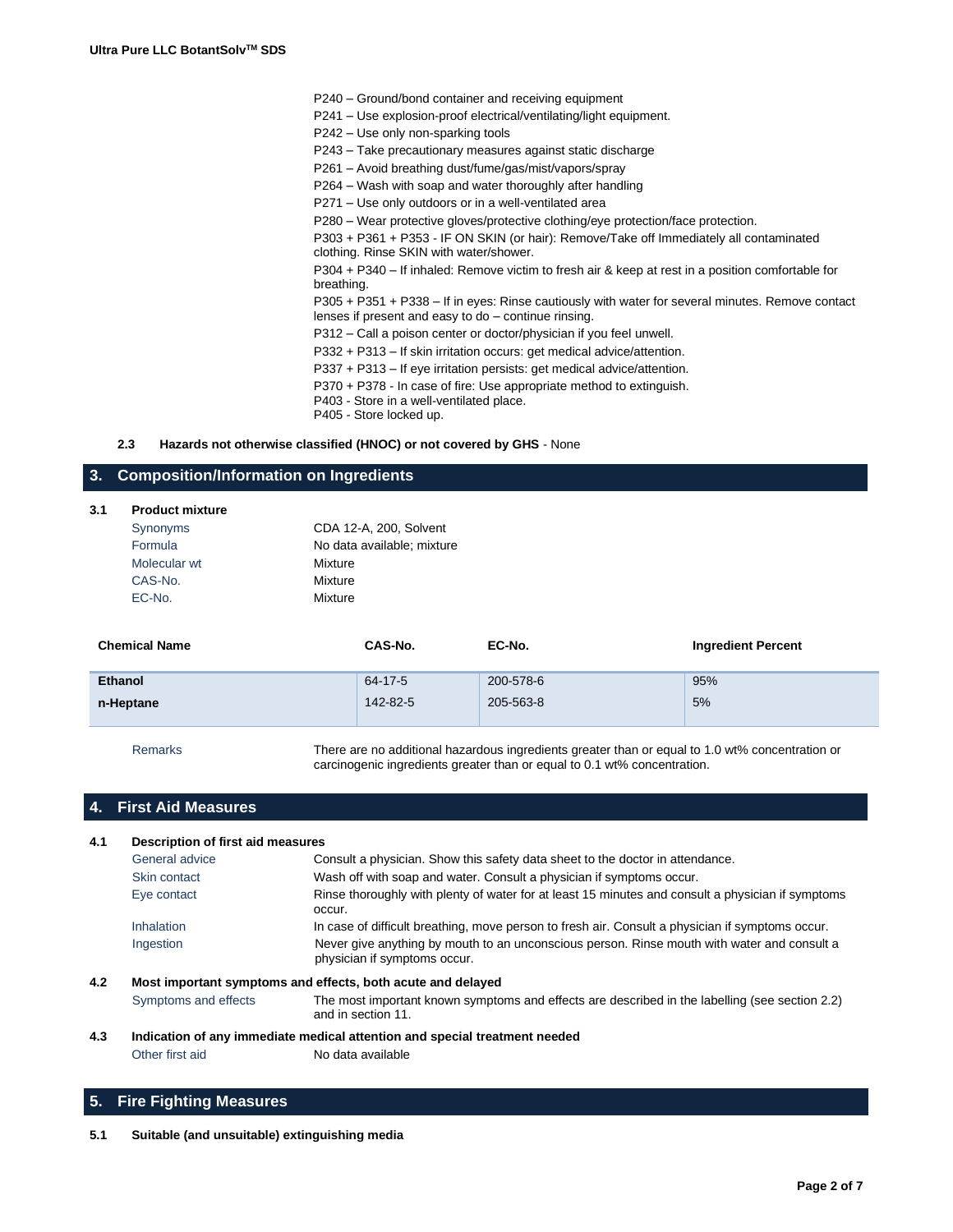|     | Suitable extinguishing media                          | Use dry powder, alcohol-resistant foam, water in large amounts, carbon dioxide. Use extinguishing<br>measures that are appropriate to local circumstances and the surrounding environment.                                                                        |
|-----|-------------------------------------------------------|-------------------------------------------------------------------------------------------------------------------------------------------------------------------------------------------------------------------------------------------------------------------|
| 5.2 | Special hazards arising from the substance or mixture |                                                                                                                                                                                                                                                                   |
|     | Special hazards                                       | Isolate from oxidizers, heat, sparks, electrical equipment and open flame. Closed containers may<br>explode if exposed to extreme heat. Applying to hot surfaces requires special precautions. Empty<br>container very hazardous! Continue all label precautions. |
| 5.3 | <b>Advice for firefighters</b>                        |                                                                                                                                                                                                                                                                   |
|     | Protective equipment                                  | Water spray may be ineffective on fire but can protect fire-fighters and cool closed containers. Use<br>fog nozzles if water is used. Do not enter confined fire-space without full bunker gearWear self-                                                         |

contained breathing apparatus for firefighting if necessary.

**6. Accidental Release Measures**

| 6.1<br>Personal precautions, protective equipment, and emergency procedures |                                                       |                                                                                                                                                                                                                                                                                                                                                                                                                                                                                                                                                                                                                                                                           |
|-----------------------------------------------------------------------------|-------------------------------------------------------|---------------------------------------------------------------------------------------------------------------------------------------------------------------------------------------------------------------------------------------------------------------------------------------------------------------------------------------------------------------------------------------------------------------------------------------------------------------------------------------------------------------------------------------------------------------------------------------------------------------------------------------------------------------------------|
|                                                                             | Personal precautions                                  | Vapors may ignite explosively & spread long distances. Prevent vapor buildup. Keep unprotected<br>personnel away. Ventilate spill area. Remove all ignition sources. Filter respirator for organic<br>vapors. For personal protection see section 8.                                                                                                                                                                                                                                                                                                                                                                                                                      |
| 6.2                                                                         | <b>Environmental precautions</b>                      |                                                                                                                                                                                                                                                                                                                                                                                                                                                                                                                                                                                                                                                                           |
|                                                                             | <b>Environmental precautions</b>                      | In case of large spills, dike spill to prevent runoff into sewers and drains. Recover as much of the<br>material as possible.                                                                                                                                                                                                                                                                                                                                                                                                                                                                                                                                             |
| 6.3                                                                         | Methods and materials for containment and cleaning up |                                                                                                                                                                                                                                                                                                                                                                                                                                                                                                                                                                                                                                                                           |
|                                                                             | Methods for cleanup                                   | Soak up with inert absorbent material and dispose. Keep in suitable, closed containers for disposal.                                                                                                                                                                                                                                                                                                                                                                                                                                                                                                                                                                      |
| 6.4                                                                         | References to other sections                          |                                                                                                                                                                                                                                                                                                                                                                                                                                                                                                                                                                                                                                                                           |
|                                                                             | Other references                                      | For disposal see section 13.                                                                                                                                                                                                                                                                                                                                                                                                                                                                                                                                                                                                                                              |
| 7.                                                                          | <b>Handling and Storage</b>                           |                                                                                                                                                                                                                                                                                                                                                                                                                                                                                                                                                                                                                                                                           |
| 7.1                                                                         | General hygiene considerations                        |                                                                                                                                                                                                                                                                                                                                                                                                                                                                                                                                                                                                                                                                           |
|                                                                             | General hygiene                                       | Avoid contact with skin and eyes. In case of large quantities of vapor or mist, use local exhaust or<br>general dilution ventilation to control exposure within applicable limits. For precautions see section<br>2.2.                                                                                                                                                                                                                                                                                                                                                                                                                                                    |
| 7.2                                                                         | <b>Precautions for safe handling</b>                  |                                                                                                                                                                                                                                                                                                                                                                                                                                                                                                                                                                                                                                                                           |
|                                                                             | Safe handling precautions                             | Isolate from oxidizers, heat, sparks, electric equipment & open flame. Use explosion-proof<br>equipment. Use only with adequate ventilation. Avoid breathing of vapor or spray mist. Avoid<br>contact with skin & eyes. Wear OSHA Standard goggles or face shield. Consult Safety Equipment<br>Supplier. Wear goggles, face shield, gloves, apron & footwear impervious to material. Wash<br>clothing before reuse. Avoid free fall of liquid. Ground containers when transferring. Do not flame<br>cut, saw, drill, braze, or weld. Empty container very hazardous! Continue all label precautions! Keep<br>container tightly closed in a dry and well-ventilated place. |

### **7.3 Conditions for safe storage, including any incompatibilities** Other storage conditions Keep in fireproof surroundings. Keep separated from strong oxidants. Keep cool. Do not store above 49 C/128 F. Keep container tightly closed & upright when not in use to prevent leakage.

# **8. Exposure Controls/Personal Protection**

# **8.1 Control and exposure limits recommended by the chemical manufacturer**

| <b>MATERIAL</b>                                                                                                     | CAS-No.  | EC-No.    | <b>TWA (OSHA)</b> | TLVA (ACGIH) |
|---------------------------------------------------------------------------------------------------------------------|----------|-----------|-------------------|--------------|
| Ethanol                                                                                                             | 64-17-5  | 288-578-6 | $1000$ ppm        | 1000 ppm A4  |
| n-Heptane                                                                                                           | 142-82-5 | 205-563-8 | 500 ppm           | 400 ppm      |
| $\overline{\mathbf{T}}$ ki sa dan sangka sa $\overline{\mathbf{F}}$ DA Hasaalays Ais Dalkaan (HAD) is assays on AA( |          |           |                   |              |

This product contains no EPA Hazardous Air Pollutants (HAP) in amounts > 8.1%.

#### **8.2 Appropriate engineering controls**

Engineering controls Handle in accordance with good industrial hygiene and safety practice. Wash hands before breaks and at the end of workday. Use adequate ventilation where dust forms to keep concentration under exposure control limits.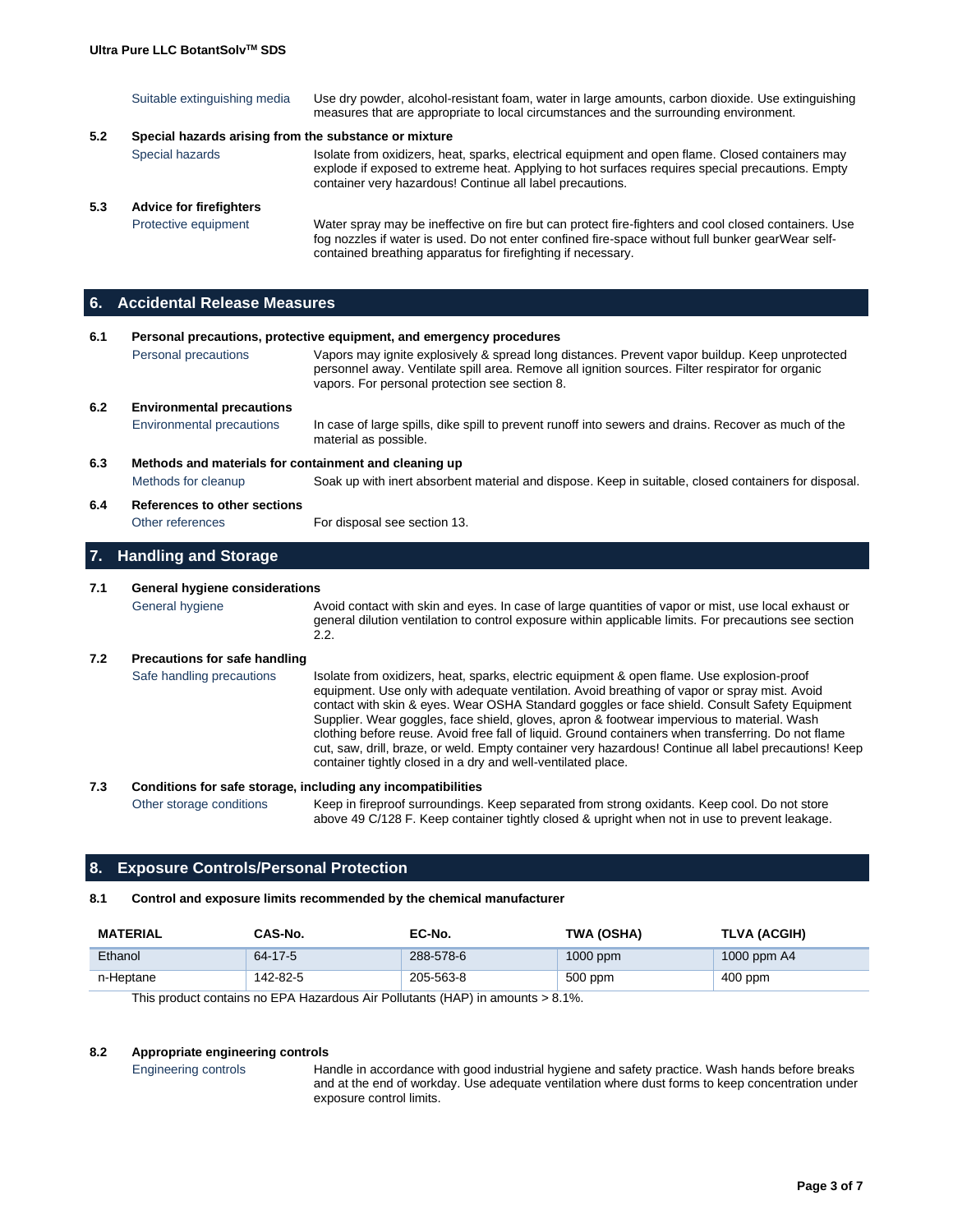#### **8.3 Individual protection measures, such as personal protective equipment**

| Respiratory protection | None required for consumer use. For manufacturing quantities: where risk assessment shows air-<br>purifying respirators are appropriate use a full-face respirator with multipurpose combination (US) or<br>type ABEK (EN 14387) respirator cartridges as a backup to engineering controls. If the respirator is<br>the sole means of protection, use a full-face supplied air respirator. Use respirators and<br>components tested and approved under appropriate government standards such as NIOSH (US) or<br>CEN (EU). |
|------------------------|----------------------------------------------------------------------------------------------------------------------------------------------------------------------------------------------------------------------------------------------------------------------------------------------------------------------------------------------------------------------------------------------------------------------------------------------------------------------------------------------------------------------------|
| Eye/face protection    | None required for consumer use. For manufacturing quantities: safety glasses with side-shields<br>conforming to EN166 are recommended. Use equipment for eye protection tested and approved<br>under appropriate government standards such as NIOSH (US) or EN 166 (EU).                                                                                                                                                                                                                                                   |
| Hand protection        | None required for consumer use. For manufacturing quantities: handle with gloves. Gloves must be<br>inspected prior to use. Use proper glove removal technique (without touching glove's outer surface)<br>to avoid skin contact with this product. Dispose of contaminated gloves after use in accordance<br>with applicable laws and good laboratory practices. Wash and dry hands.                                                                                                                                      |
| Body protection        | None required for consumer use. For manufacturing quantities: wear impervious clothing. The type<br>of protective equipment must be selected according to the concentration and amount of the<br>dangerous substance at the specific workplace.                                                                                                                                                                                                                                                                            |

# **9. Physical and Chemical Properties**

# **9.1 Information on basic physical and chemical properties**

| a) | Appearance                                      | Liquid, Water-White                  |
|----|-------------------------------------------------|--------------------------------------|
| b) | Odor                                            | Alcohol/Sweet                        |
| C) | Odor threshold                                  | No data available                    |
| d) | рH                                              | No data available                    |
| e) | Melting/freezing point                          | -144°C (-227 °F)                     |
| f) | Boiling point                                   | 78-80°C (174-176°F)                  |
| g) | Flash point                                     | $-3.8^{\circ}$ C (25°F)              |
| h) | <b>Evaporation rate</b>                         | No data available                    |
| i) | Flammability (solid, gas)                       | No data available                    |
| j) | Upper/lower flammability<br>or explosive limits | Upper (UEL): 7.0<br>Lower (LEL): 3.3 |
| k) | Vapor pressure                                  | 48.0 mm of Hg @ 28°C                 |
| I) | Vapor density                                   | 3.5                                  |
| m) | <b>Relative density</b>                         | 0.784                                |
| n) | Water solubility                                | Complete                             |
| O) | <b>Partition coefficient</b><br>octanol/water   | No data available                    |
| p) | Auto-ignition temp                              | 204°C (399°F)                        |
| q) | Decomposition temp                              | No data available                    |
| r) | Viscosity                                       | No data available                    |

# **10. Stability and Reactivity**

| 10.1              | Reactivity<br>Reactivity                                  | No data available                                                                  |
|-------------------|-----------------------------------------------------------|------------------------------------------------------------------------------------|
| 10.2 <sub>1</sub> | <b>Chemical stability</b><br>Chemical stability           | Stable under ordinary conditions of use and storage. Hygroscopic.                  |
| 10.3              | Possibility of hazardous reactions<br>Hazardous reactions | Isolate from oxidizers, heat, sparks, electric equipment & open flame.             |
| 10.4              | <b>Conditions to avoid</b><br>Conditions to avoid         | Isolate from oxidizers, heat, sparks, electric equipment & open flame.             |
| 10.5              | Incompatible materials<br>Incompatible materials          | Reacts with strong oxidants, causing fire & explosion hazard.                      |
| 10.6              | Hazardous decomposition products                          |                                                                                    |
|                   | Hazardous products                                        | Carbon Monoxide, Carbon Dioxide from burning. In the event of fire, see section 5. |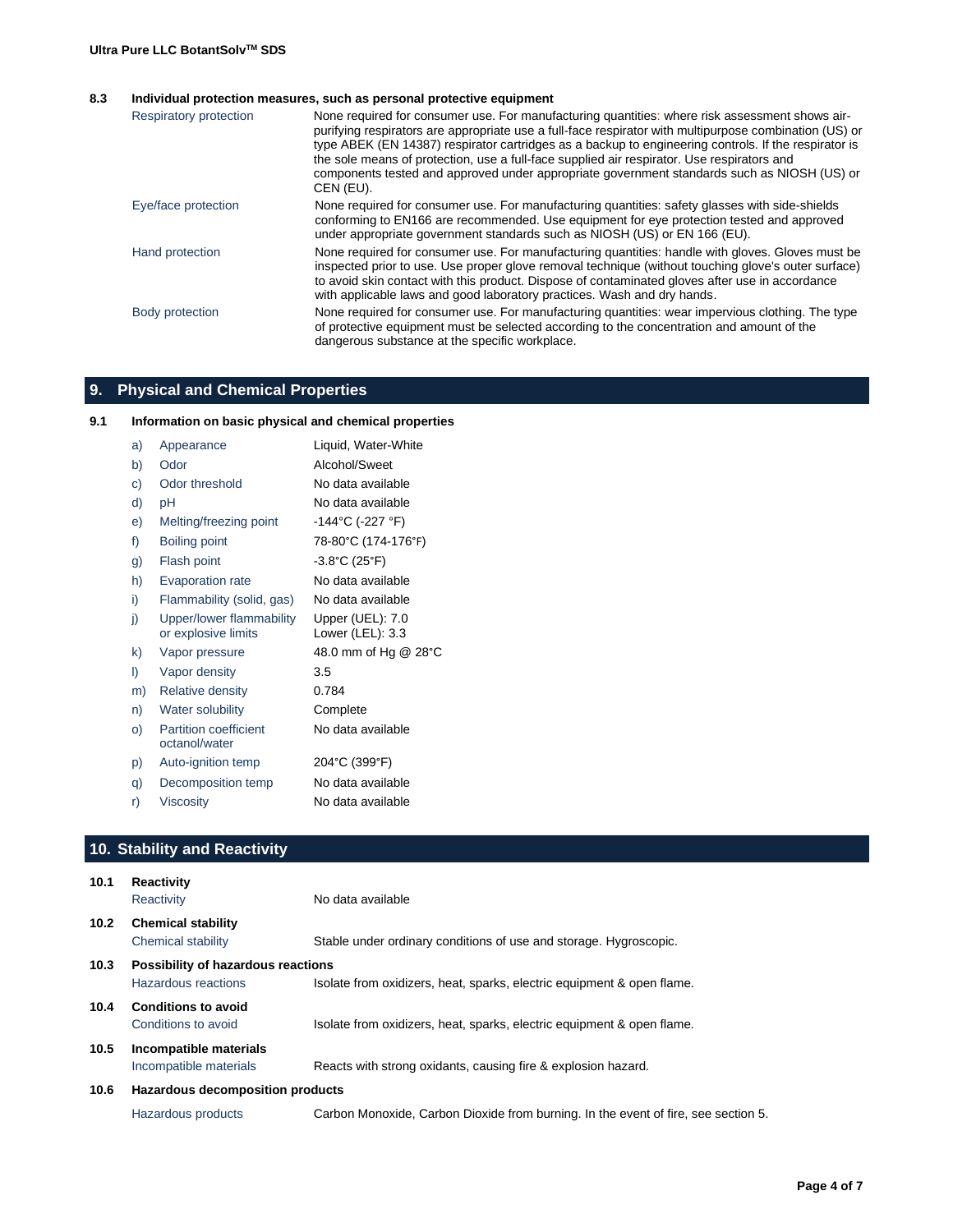# **11. Toxicological Information**

#### **11.1 Information on toxicological effects**

#### **Acute toxicity**

| www.comun                                |                                                                                                                                                                                                                                                                                                                                  |
|------------------------------------------|----------------------------------------------------------------------------------------------------------------------------------------------------------------------------------------------------------------------------------------------------------------------------------------------------------------------------------|
| Acute oral toxicity                      | <b>ASPIRATION HAZARD!</b> Harmful or fatal if swallowed. Do NOT induce vomiting. If spontaneous<br>vomiting occurs, keep victim's head below the waist to prevent aspiration. Swallowing can cause<br>abdominal irritation, nausea, vomiting & diarrhea. The symptoms of chemical pneumonitis may not<br>show up for a few days. |
| Acute dermal toxicity                    | Primary irritation to skin, defatting, dermatitis.                                                                                                                                                                                                                                                                               |
| Acute inhalation toxicity                | Anesthetic. Irritates respiratory tract. Acute overexposure can cause serious nervous system<br>depression. Vapor harmful. Breathing vapor can cause irritation. Acute overexposure can cause<br>harm to affected organs by routes of entry.                                                                                     |
| <b>Skin corrosion/irritation</b>         |                                                                                                                                                                                                                                                                                                                                  |
| Skin corrosion irritation                | No data available                                                                                                                                                                                                                                                                                                                |
| Serious eye damage/eye irritation        |                                                                                                                                                                                                                                                                                                                                  |
| Eye damage/eye irritation                | Can cause eye irritation                                                                                                                                                                                                                                                                                                         |
| <b>Respiratory or skin sensitization</b> |                                                                                                                                                                                                                                                                                                                                  |
| Respiratory sensitizer                   | No data available                                                                                                                                                                                                                                                                                                                |
| Skin sensitizer                          | No data available                                                                                                                                                                                                                                                                                                                |
| Germ cell mutagenicity                   |                                                                                                                                                                                                                                                                                                                                  |
| Mutagenicity                             | No data available                                                                                                                                                                                                                                                                                                                |
| <b>Suspected cancer agent</b>            |                                                                                                                                                                                                                                                                                                                                  |
| <b>ACGIH</b>                             | No component of this product present at levels greater than or equal to 0.1% is identified as a<br>carcinogen or potential carcinogen.                                                                                                                                                                                           |
| <b>NTP</b>                               | No component of this product present at levels greater than or equal to 0.1% is identified as a<br>carcinogen or potential carcinogen.                                                                                                                                                                                           |
| <b>OSHA</b>                              | No component of this product present at levels greater than or equal to 0.1% is identified as a<br>carcinogen or potential carcinogen.                                                                                                                                                                                           |
| <b>IARC</b>                              | No component of this product present at levels greater than or equal to 0.1% is identified as a<br>carcinogen or potential carcinogen.                                                                                                                                                                                           |
| <b>Reproductive toxicity</b>             |                                                                                                                                                                                                                                                                                                                                  |
| Reproductive toxicity                    | This product is not reported to produce mutagenic, embryotoxic, teratogenic, or reproductive effects<br>in humans.                                                                                                                                                                                                               |
| <b>Aspiration hazard</b>                 |                                                                                                                                                                                                                                                                                                                                  |
| <b>Aspiration hazard</b>                 | No data available                                                                                                                                                                                                                                                                                                                |

# **12. Ecological Information**

#### **12.1 Ecotoxicity (aquatic and terrestrial)**

Ecotoxicity Acute hazards to the aquatic environment: Fish Product: No data available.

Specified substance(s): HEPTANE LC 50 (Mozambique tilapia (Tilapia mossambica), 96 h): 375 mg/l Mortality LC 50 (Western mosquitofish (Gambusia affinis), 96 h): 4,924 mg/l Mortality LC 50 (Carp (Leuciscus idus melanotus), 48 h): 270 mg/l Mortality Aquatic Invertebrates Product: No data available. Specified substance(s): HEPTANE EC 50 (Water flea (Daphnia magna), 96 h): 71.25 - 93.75 mg/l Intoxication LC 50 (Water flea (Daphnia magna), 24 h): > 10 mg/l Mortality LC 50 (Oligochaete (Branchiura sowerbyi), 96 h): 2,500 mg/l Mortality LC 50 (Water flea (Daphnia magna), 24 h): > 10 mg/l Mortality **12.2 Persistence and degradability** Degradability No data available **12.3 Bioaccumulation potential** Bioaccumulation No data available **12.4 Mobility in soil** Mobility in soil No data available

# **12.5 Results of PBT and vPvB assessment**

PBT/vPvB assessment Not available as chemical safety assessment not required/not conducted.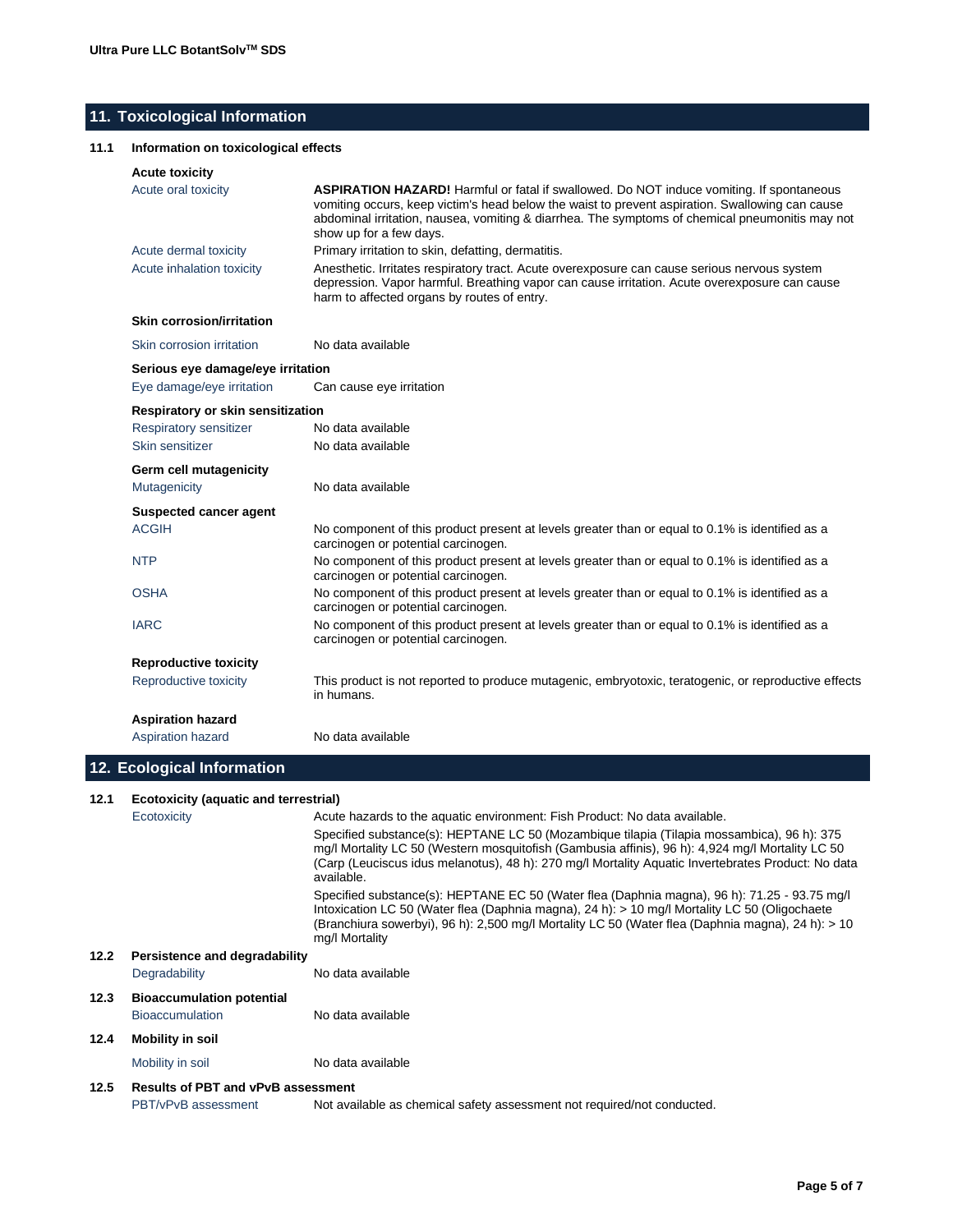# **13. Disposal Considerations**

#### **13.1 Waste treatment methods**

Waste treatment disposal Waste disposal must be in accordance with appropriate Federal, State, and local regulations. This product, if unaltered by use, may be disposed of by treatment at a permitted facility or as advised by your local hazardous waste regulatory authority

# **14. Transport Information**

#### **DOT**

UN number: 1170 Class: 3 Packing group: II

Proper shipping name: Ethanol Mixture

Reportable Quantity (RQ):

Poison Inhalation Hazard: No

#### **TDG**

UN number: 1170 Class: 3 Packing group: II EMS-No: F-E, S-D Proper shipping name: ETHANOL

#### **IMDG**

UN number: 1170 Class: 3 Packing group: II EMS-No: F-E, S-D Proper shipping name: ETHANOL

#### **IATA**

UN number: 1170 Class: 3 Packing group: II EMS-No: F-E, S-D Proper shipping name: ETHANOL

# **15. Regulatory Information**

#### **15.1 Safety, health, and environmental regulations specific to the product or mixture**

| <b>SARA 302 Components</b>   | No chemicals in this material are subject to the reporting requirements of SARA Title III, Section<br>302.                                                                           |
|------------------------------|--------------------------------------------------------------------------------------------------------------------------------------------------------------------------------------|
| SARA 311/312 Hazards         | Acute Health, Fire Hazard, Chronic Health Hazard                                                                                                                                     |
| <b>SARA 313 Components</b>   | This material does not contain any chemical components with known CAS numbers that exceed<br>the threshold (De Minimis) reporting levels established by SARA Title III, Section 313. |
| <b>TSCA</b><br><b>EINECS</b> | All components of this product are on the TSCA list.<br>No components of this product are on the European Inventory of Existing Commercial Chemical<br>Substances.                   |
| Canada DSL                   | All components of this product are on the Canada Domestic Substance List.                                                                                                            |
| CA Prop. 65 Components       | This product does not contain any chemicals known to State of California to cause cancer, birth<br>defects, or any other reproductive harm.                                          |

#### **16. Other Information**

| <b>HMIS Rating</b>   | Health hazard: 2<br>Flammability: 4<br>Physical Hazard: 0  |
|----------------------|------------------------------------------------------------|
| <b>NFPA Rating</b>   | Health hazard: 2<br>Fire Hazard: 4<br>Reactivity Hazard: 0 |
| <b>Revision Date</b> | 4 March 2019                                               |

The information contained herein is based on data considered accurate. However, no warranty is expressed or implied regarding the accuracy of these data or the results to be obtained from the use thereof. Ultra Pure, LLC assumes no responsibility for injury to the vendee or third persons proximately caused by the material if reasonable safety procedures are not adhered to as stipulated in the data sheet. Additionally, Ultra Pure, LLC assumes no responsibility for injury to vendee or third persons proximately caused by use of the material even if reasonable safety procedures are followed. Furthermore, vendee assumes the risk in his use of the material.

Abbreviations and acronyms IMDG - International Maritime Code for Dangerous Goods TDG - Transportation of Dangerous Goods IATA - International Air Transport Association GHS - Globally Harmonized System of Classification and Labelling of Chemicals